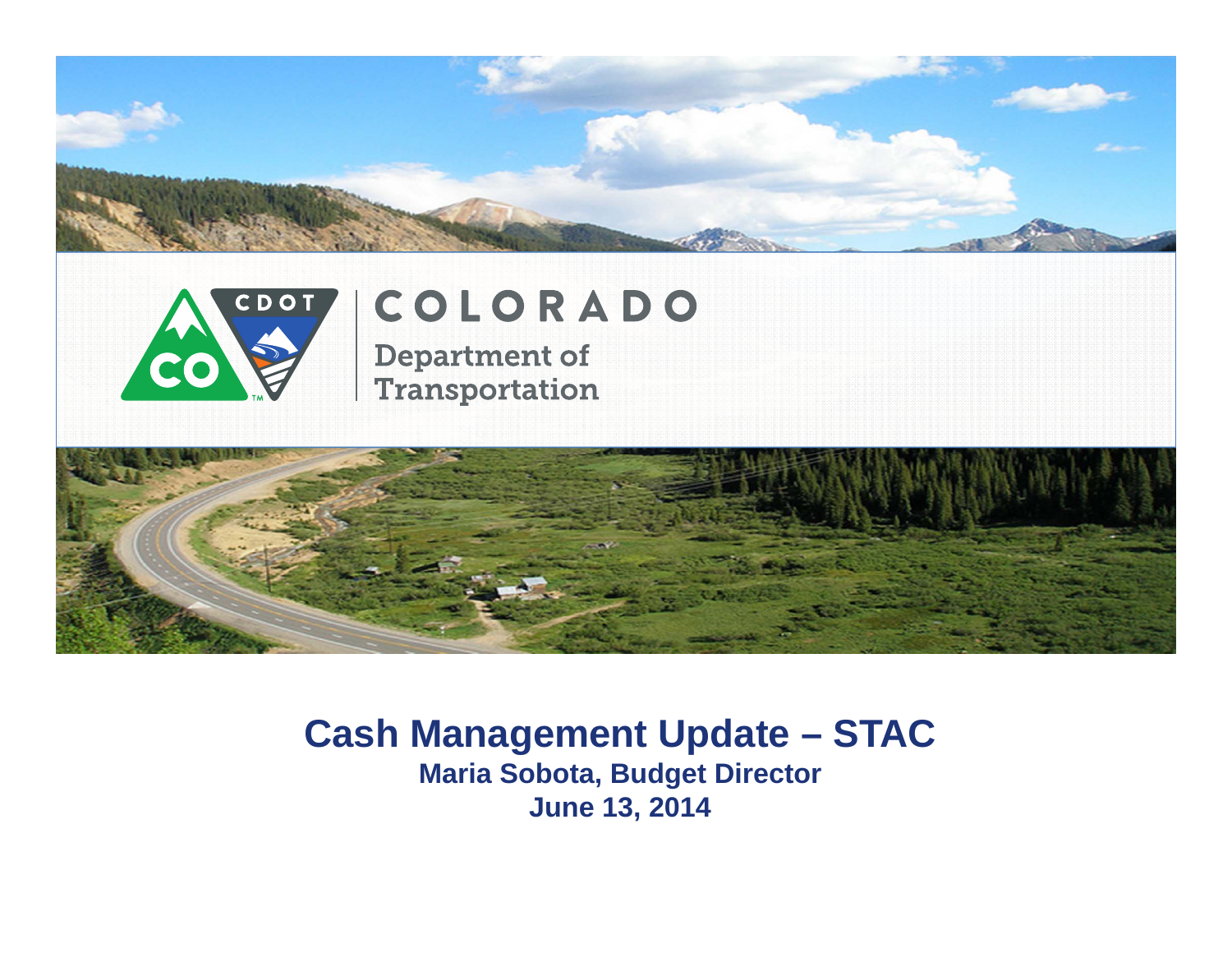

## **Cash Management Updates**

- $\bullet$  Status of regional meetings
	- Met with CDOT regions 1, 2 & 4
	- Met with the TMAs from Pikes Peak and North Front Range; Ongoing dialog with DRCOG
		- Reconciling TIP/STIP program balances and will reach agreement on process to amend TIP
		- Scheduling follow-up meetings with Pikes Peak and North Front Range to reconcile program amounts
		- Will hold regular updates at Statewide MPO meetings
		- Developing more comprehensive reconciliation report to show project planning and spending for specific programs, such as FASTER Safety and **RPP**
	- Available to meet with Pueblo and Grand Valley to discuss concerns when requested
- $\bullet$  Task Force working through details pertaining to new STIP to support Cash Management principles with MPO secondary review
- $\bullet$ Will report out and share recommendations regarding new directions on the next STIP in July or August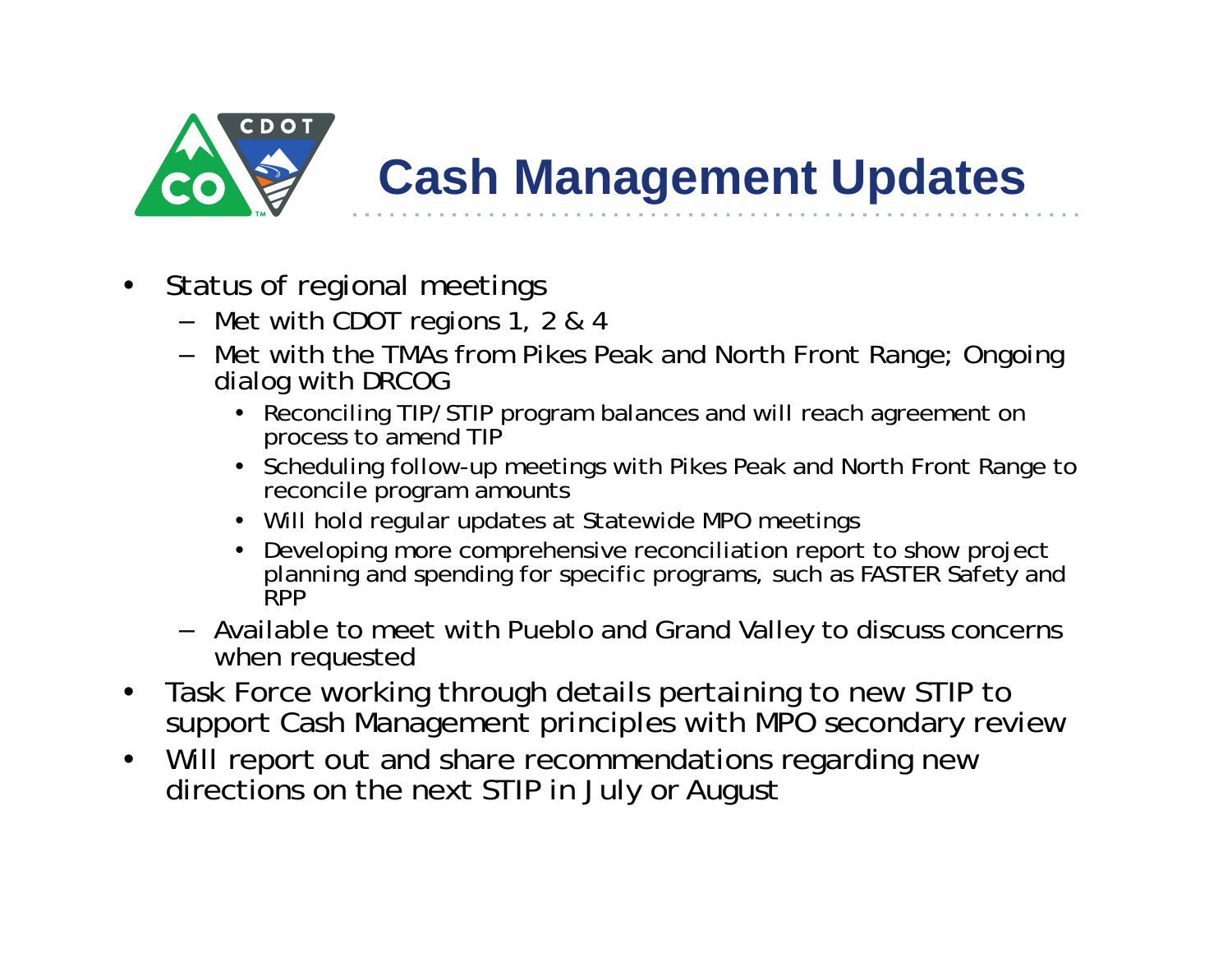

## **Cash Management Updates**

- • Cash Management communication with Transportation Commission
	- Policy Directive 703.0
	- Cash Balance Forecast
	- To Be Report
		- Recommendations being reviewed by internal staff
		- Task Forces are being formed to develop new processes and business requirements
		- Interim guidance is being updated
- $\bullet$  Internal Communication - CDOT Transportation Asset Management Workshop June 9-10